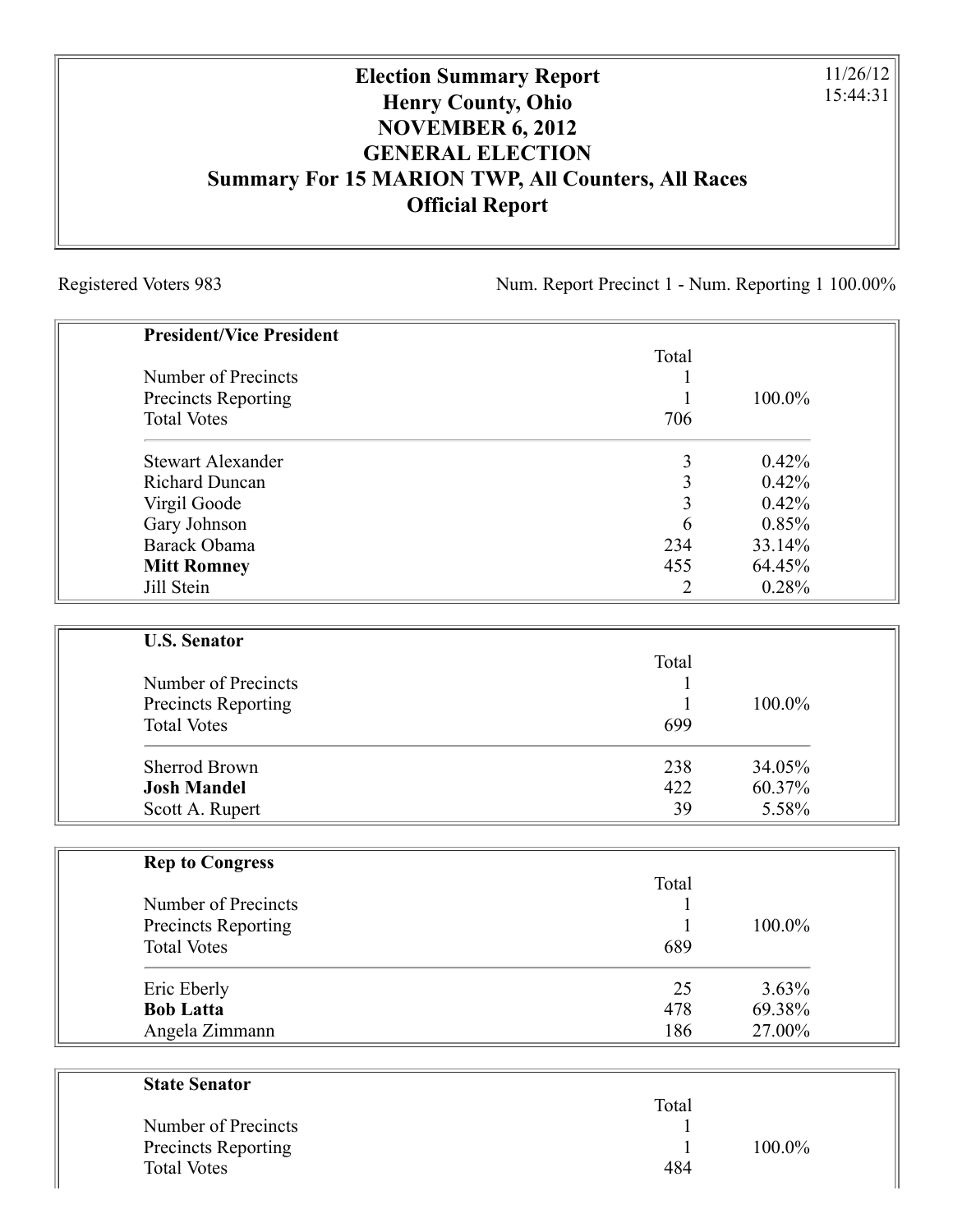| <b>Cliff Hite</b>                         | 484   | 100.00% |
|-------------------------------------------|-------|---------|
|                                           |       |         |
| <b>State Representative</b>               | Total |         |
| Number of Precincts                       |       |         |
| Precincts Reporting                       |       | 100.0%  |
| <b>Total Votes</b>                        | 676   |         |
|                                           |       |         |
| John H. Vanover                           | 207   | 30.62%  |
| Lynn R. Wachtmann                         | 469   | 69.38%  |
|                                           |       |         |
| County Comm 1-2-2013                      |       |         |
|                                           | Total |         |
| Number of Precincts                       |       |         |
| Precincts Reporting                       |       | 100.0%  |
| <b>Total Votes</b>                        | 655   |         |
| <b>Glenn A. Miller</b>                    | 424   | 64.73%  |
| Richard C. Myers                          | 231   | 35.27%  |
|                                           |       |         |
| <b>County Comm 1-3-2013</b>               |       |         |
|                                           | Total |         |
| Number of Precincts                       |       |         |
| Precincts Reporting                       |       | 100.0%  |
| <b>Total Votes</b>                        | 539   |         |
|                                           |       |         |
| <b>Robert E. Hastedt</b>                  | 539   | 100.00% |
|                                           |       |         |
| <b>County Auditor</b>                     | Total |         |
| Number of Precincts                       | 1     |         |
| Precincts Reporting                       |       | 100.0%  |
| <b>Total Votes</b>                        | 515   |         |
|                                           |       |         |
| <b>Kevin Garringer</b>                    | 515   | 100.00% |
|                                           |       |         |
| <b>Prosecuting Attorney</b>               |       |         |
| Number of Precincts                       | Total |         |
| Precincts Reporting                       |       | 100.0%  |
| <b>Total Votes</b>                        | 530   |         |
|                                           |       |         |
| John H. Hanna                             | 530   | 100.00% |
|                                           |       |         |
| <b>Clerk of Court Common Pleas</b>        |       |         |
| Number of Precincts                       | Total |         |
|                                           |       |         |
|                                           |       |         |
| Precincts Reporting<br><b>Total Votes</b> | 509   | 100.0%  |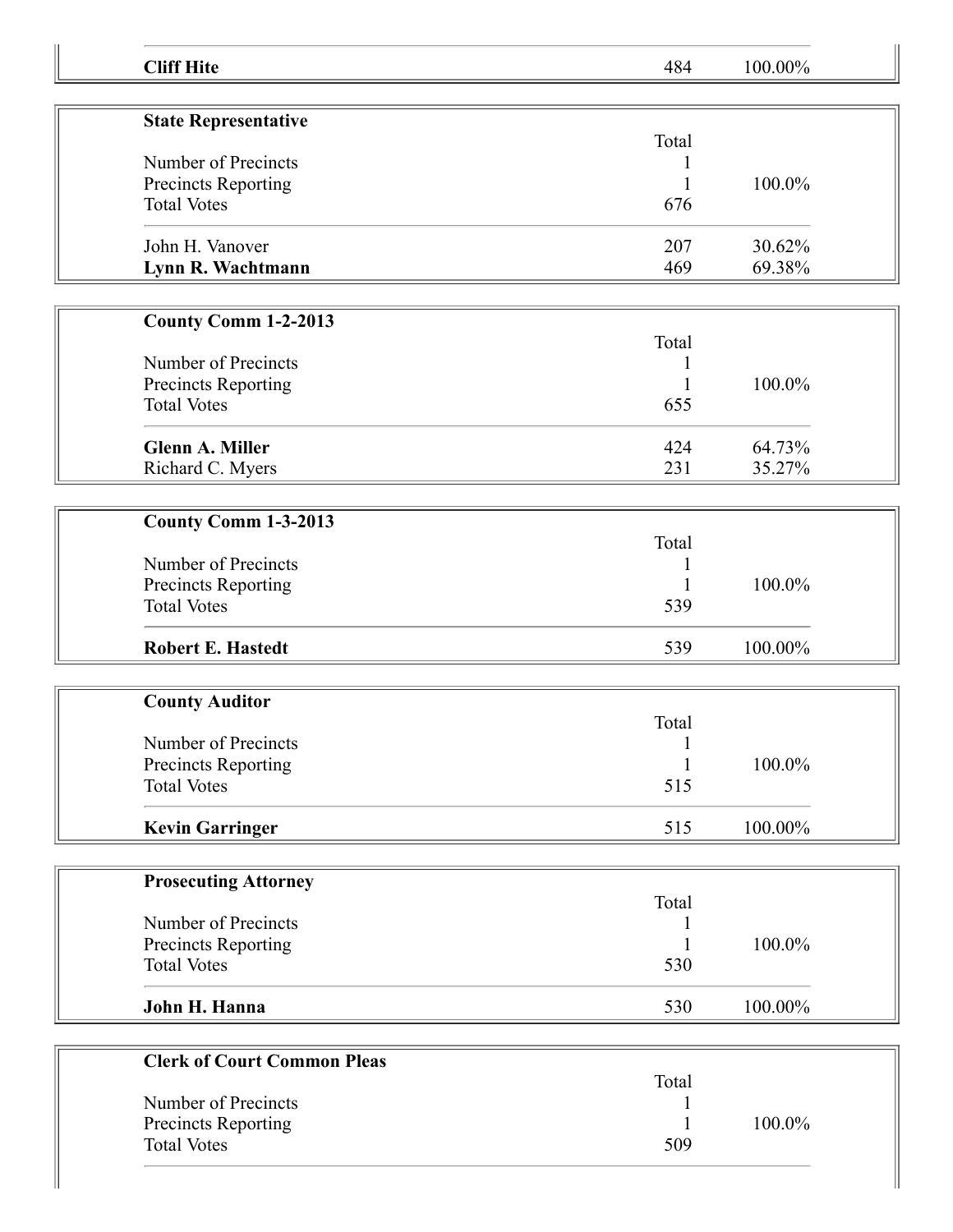| <b>Connie L. Schnitkey</b>      | 509        | 100.00%          |
|---------------------------------|------------|------------------|
|                                 |            |                  |
| <b>Sheriff</b>                  |            |                  |
|                                 | Total      |                  |
| Number of Precincts             |            |                  |
| Precincts Reporting             |            | 100.0%           |
| <b>Total Votes</b>              | 695        |                  |
| <b>Michael Bodenbender</b>      | 460        | 66.19%           |
| John J. Nye                     | 235        | 33.81%           |
|                                 |            |                  |
| <b>County Recorder</b>          |            |                  |
|                                 | Total      |                  |
| Number of Precincts             |            |                  |
| Precincts Reporting             |            | 100.0%           |
| <b>Total Votes</b>              | 462        |                  |
| Sara L. Myles                   | 462        | 100.00%          |
|                                 |            |                  |
| <b>County Treasurer</b>         |            |                  |
|                                 | Total      |                  |
| Number of Precincts             |            |                  |
| Precincts Reporting             |            | 100.0%           |
| <b>Total Votes</b>              | 661        |                  |
|                                 |            |                  |
| Zachary T. Riley                | 318<br>343 | 48.11%<br>51.89% |
| <b>Calvin G. Spiess</b>         |            |                  |
| <b>County Engineer</b>          |            |                  |
|                                 | Total      |                  |
| Number of Precincts             |            |                  |
| Precincts Reporting             | 1          | $100.0\%$        |
| <b>Total Votes</b>              | 463        |                  |
| <b>Timothy J. Schumm</b>        | 463        | 100.00%          |
|                                 |            |                  |
| <b>County Coroner</b>           |            |                  |
|                                 | Total      |                  |
| Number of Precincts             |            |                  |
| Precincts Reporting             |            | 100.0%           |
| <b>Total Votes</b>              | 524        |                  |
| <b>Marek Skoskiewicz</b>        | 524        | 100.00%          |
|                                 |            |                  |
| <b>State Board of Education</b> |            |                  |
|                                 | Total      |                  |
| Number of Precincts             |            |                  |
| Precincts Reporting             |            | 100.0%           |
| <b>Total Votes</b>              | 473        |                  |
| <b>Stanley Jackson</b>          | 178        | 37.63%           |
|                                 |            |                  |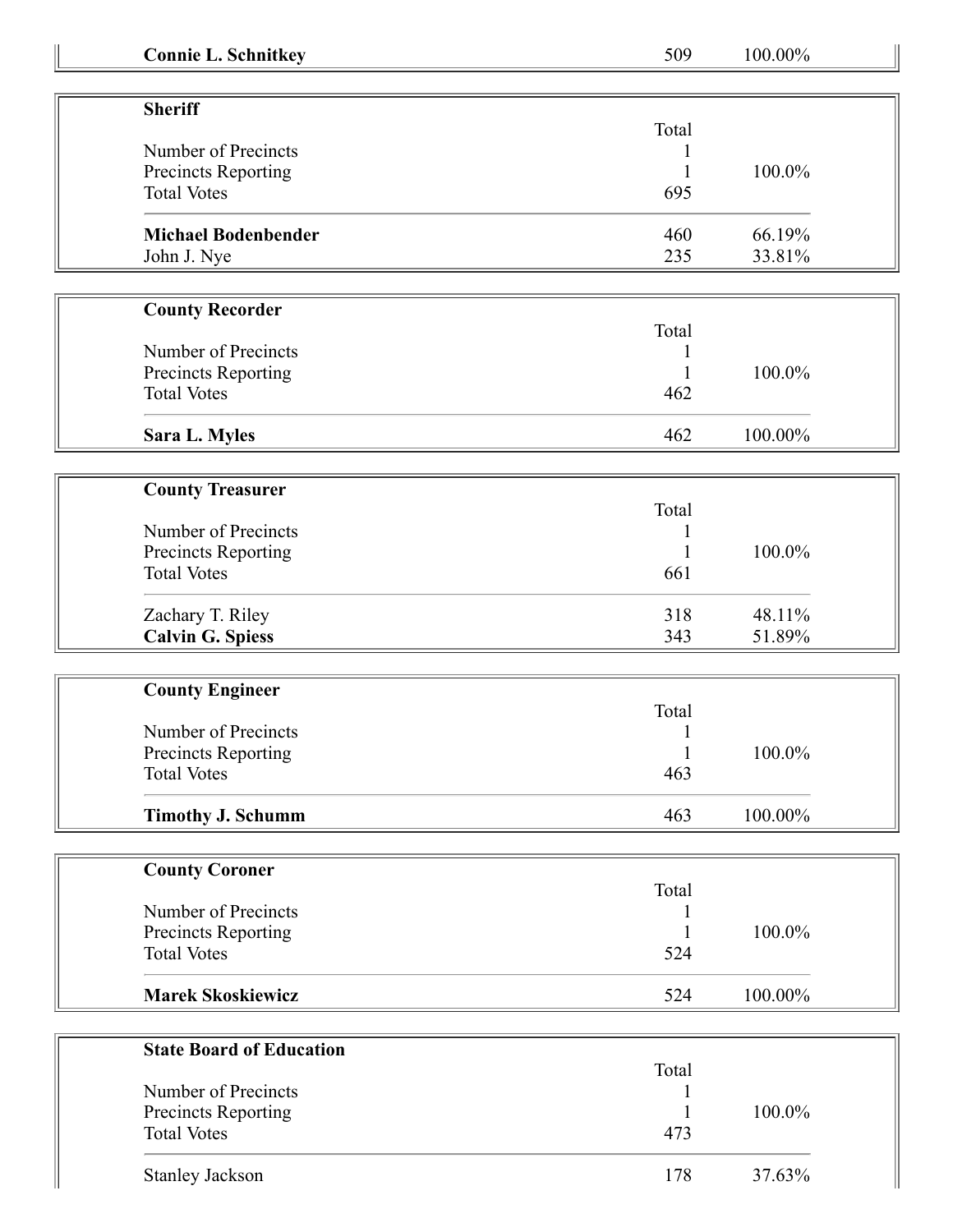| Justice Sup Crt 1-1-2013  |       |           |
|---------------------------|-------|-----------|
|                           | Total |           |
| Number of Precincts       |       |           |
| Precincts Reporting       |       | $100.0\%$ |
| <b>Total Votes</b>        | 536   |           |
| <b>Terrence O"Donnell</b> | 420   | 78.36%    |
| Mike Skindell             | 116   | 21.64%    |

## **Justice Sup Crt 1-2-2013**

| Number of Precincts<br>Precincts Reporting<br><b>Total Votes</b> | Total<br>540 | 100.0% |
|------------------------------------------------------------------|--------------|--------|
| <b>Robert R. Cupp</b>                                            | 350          | 64.81% |
| William M. O'Neill                                               | 190          | 35.19% |

## **Justice Sup Crt 12-31-2014**

| <b>Judge of Court of Appeals</b> |       |            |  |
|----------------------------------|-------|------------|--|
|                                  | Total |            |  |
| Number of Precincts              |       |            |  |
| Precincts Reporting              |       | $100.0\%$  |  |
| <b>Total Votes</b>               | 429   |            |  |
| John R. Willamowski              | 429   | $100.00\%$ |  |

| <b>State Issue 1</b> |       |        |
|----------------------|-------|--------|
|                      | Total |        |
| Number of Precincts  |       |        |
| Precincts Reporting  |       | 100.0% |
| <b>Total Votes</b>   | 615   |        |
| <b>YES</b>           | 143   | 23.25% |
| N <sub>O</sub>       | 472   | 76.75% |

| <b>State Issue 2</b>       |        |  |
|----------------------------|--------|--|
|                            | Total  |  |
| Number of Precincts        |        |  |
| <b>Precincts Reporting</b> | 100.0% |  |
| <b>Total Votes</b>         | 636    |  |